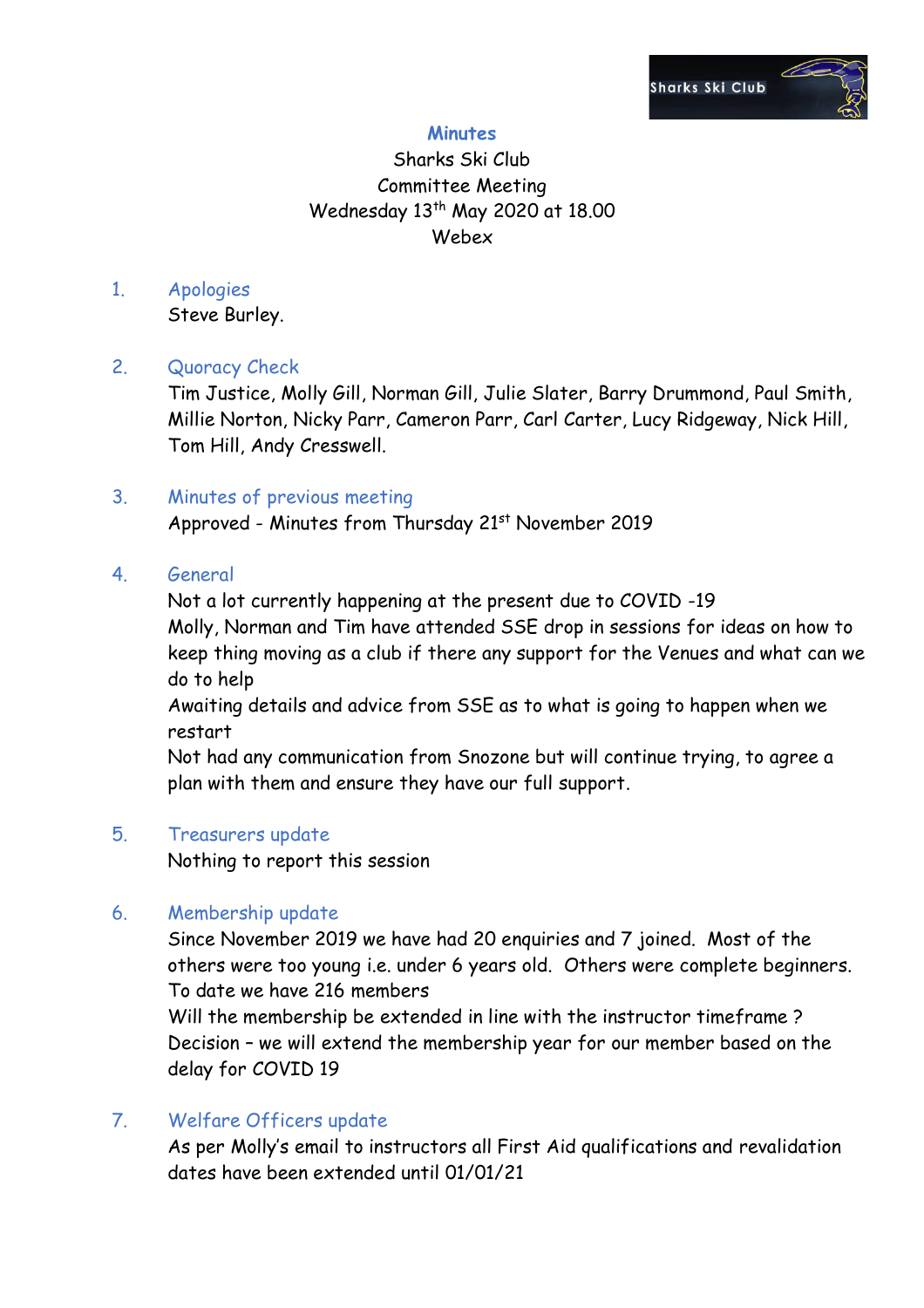

2019 /20 Licenses not yet seen (Can you check Molly to see if you have them and email me a copy if you have?)

- (Plus First Aid which expired pre lockdown)
	- (Plus First Aid which expired pre lockdown)

Safeguarding certificates due to expire shortly (to be completed online)



All of the above documentation needs to be in place before the individual instructs for Sharks as licenses are not valid without.

DBS update checks have been completed – next checks due in July

DBS check for Steve Burley outstanding (in respect of deputy CWO role, to be completed after lockdown finishes)

Deputy CWO posters for each person to finished and laminated in preparation for return to Sharks.

#### 8. Club Captains update

Tom / Mille – were hoping to have an event organised for now but not possible due to COVID

Suggestion to run a creative challenge for member - Can the members come up with creative picture to represent the sharks and send it in.

9. Skiing update (race, general)

#### **General - Molly**

November 2019 was my last report. (6 months ago) From then and up to March everything was going well. Saturday morning sessions were again back to being busy again.

Due to the restriction of our 1 – 10 ratios of instructors, our format for the groups had to change. i.e. different standard groups having to work together.

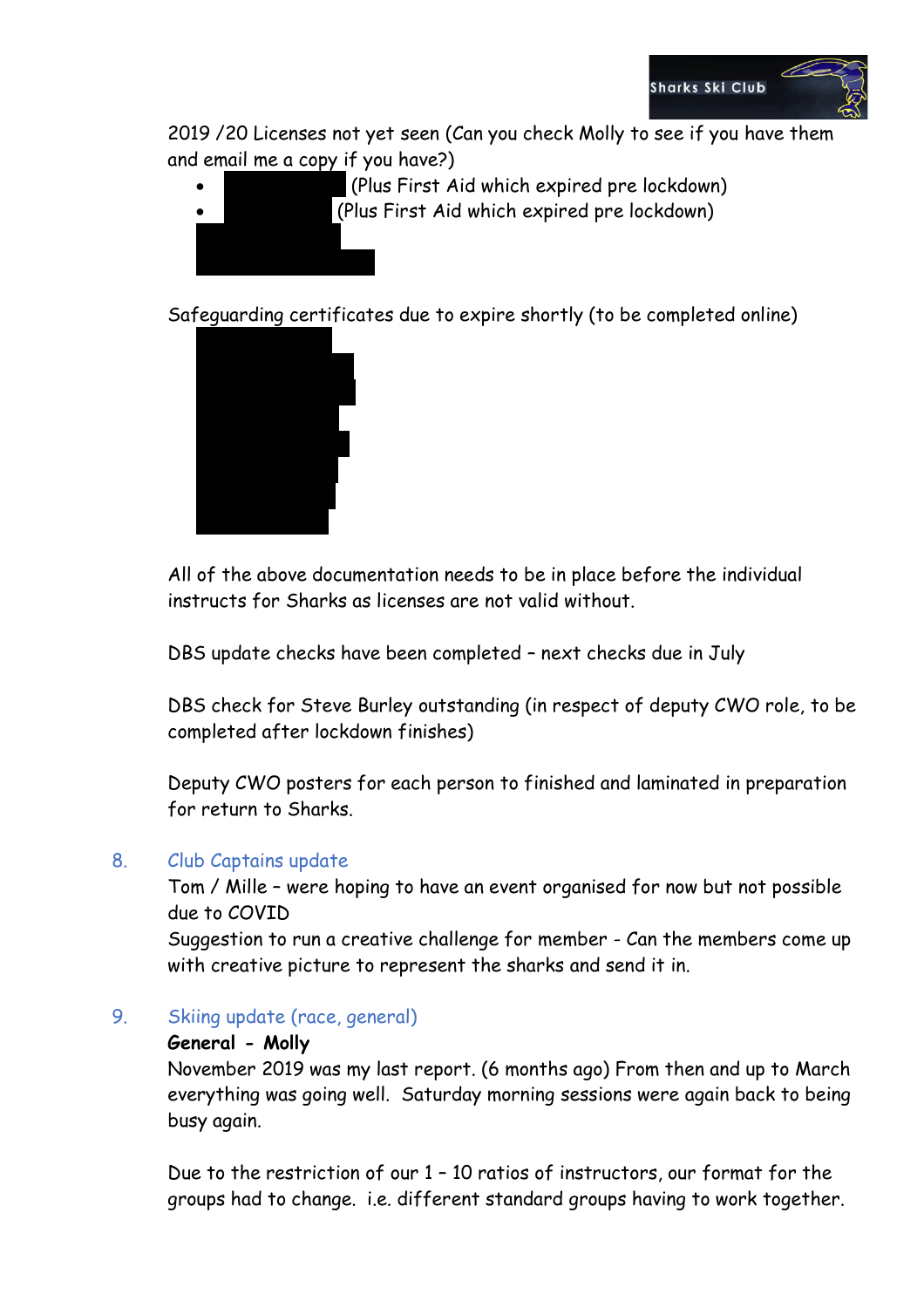

To utilise the number of instructors we were allowed on the slope, we were relying heavily on trainee instructors to take our lower groups. That really is against our philosophy as we all know that the lower standard skier requires the most knowledgeable instructor, as we all remember what we were first taught. It is important that they learn good habits from the start. We are very lucky that we have some good knowledgeable and experienced skiers as Trainees. So, a big thank you to our Trainees, and of course to all our senior instructors who have helped them along their journey.

Then came 'Lock Down'…. Missing one Saturday was bad, but now we have missed 8 (Eight)…!! will Saturdays ever be the same….!!!! We have tried to keep in touch with our members through Social Media, but all our younger members are having to school online, so therefore have probably had enough 'online' chat etc…

We WILL keep positive, and we WILL build ourselves up again.

We do propose to do some 'online' coaching with our Instructors through

Norman, to enable conversations on ideas and thinking.

### **Race – Paul**

Sharks racers managed to compete in and complete the Winter Race League at Pendle on March 7th before the Corona Virus lockdown was initiated. No trophies to bring home but that didn't stop us skiing our hearts out and loving every minute of it!

The Summer Race League dates for both Stoke and Rossendale ski clubs were released to our members on March 11th only to be cancelled a week later due to the impending lockdown.

Stoke initially proposed to postpone the race dates in March and April rescheduling them for the beginning of September and October.

The dates for May and June won't go ahead either with the club being advised that they may be able to re-open the slope in some capacity at the beginning of July, but that remains to be seen. However, it certainly won't be for the SRL event due to the potential large number of racers wishing to participate. Stoke Ski Clubs race organisers are muting running a WRL in place of the SRL commencing early September but this remains to be confirmed and the details clarified.

On the plus side, they have not stood still and have lifted the intermediate slope, re-shaped it and added another slope which is currently being re-matted.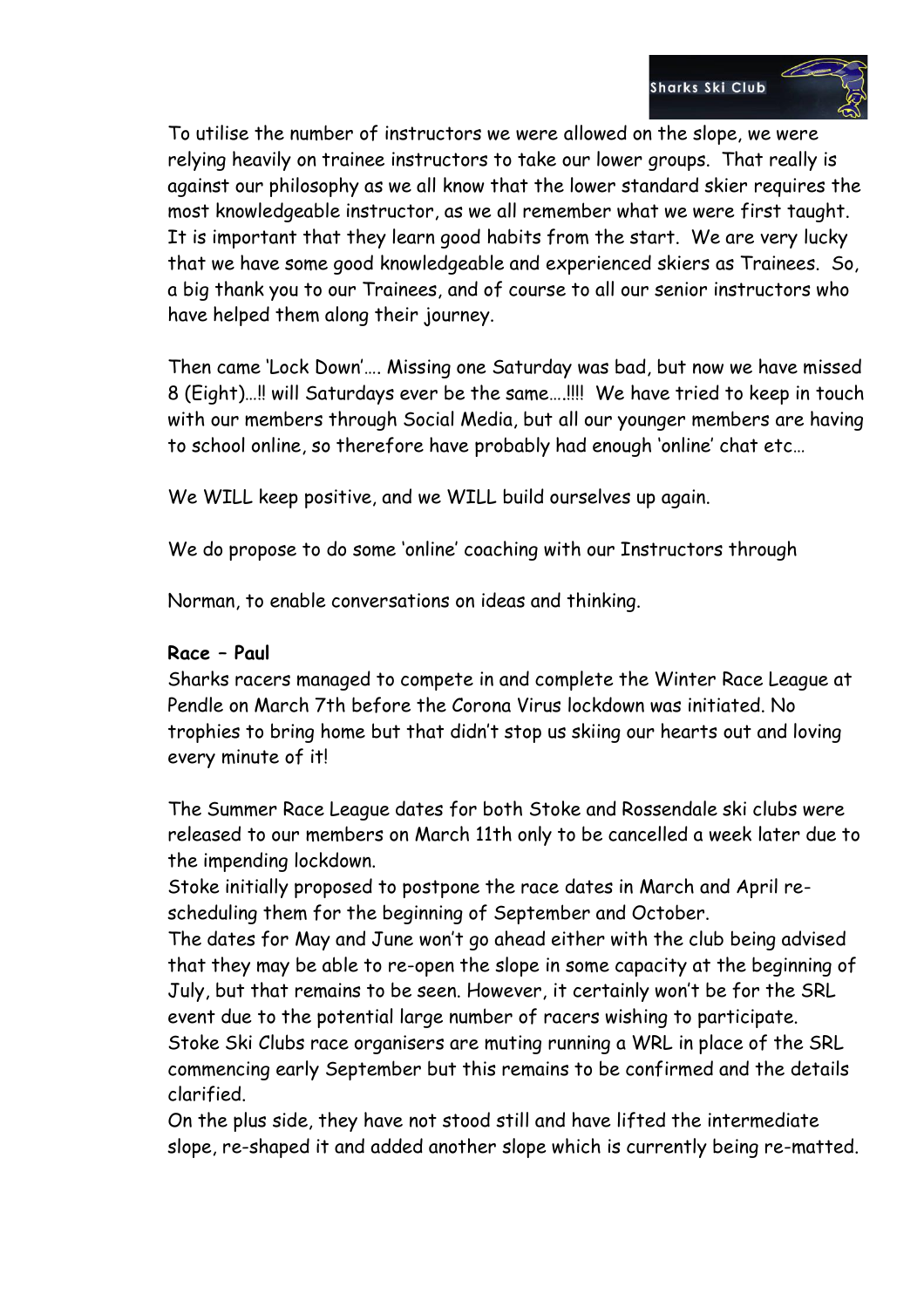

Rossendale Ski Club doesn't anticipate their SRL being run at all this year citing the social distancing measures that they would have to implement being unrealistic for this type of event.

To summarise, once Stoke have confirmed their intentions and if a WRL event does go ahead, we'll look to promote both Pendle races run on Saturdays alongside Stoke races run on Sundays.

### 10. Coaching update

# **Notes from UK Snowsport Tutors webinar 20th April 2020** Introducing "The Home Nations Project"

The Governing Bodies of England, Wales, Scotland, Northern Ireland have created an alliance for all Instructors and Coaches. The object is for all Training Manuals to become just one manual!

This has been coming for almost 18th months.

There is a revised Level 1 Tutor Pack out, which will be 'tested out' by a bunch of Tutors working through the practically of it. Yes, I will be one of the Tutors!

Facilities – that is 'our hosts' e.g. Snooze:

Tim Fawke is meeting with individual venues and discussing "working together" – No feedback as yet!

# **Thoughts!**

Talking of venues; when (not if) we return to our Saturday Session I would like to see as many Sharks there as is possible, we have to make an entrance in support of Snozone. Therefore, I feel we need some information from Snozone that we can pass onto our Members. Things like prices, deals, events etc.

I feel we need to 'excite' our members to come back; we have to announce, in some way, that we are back!

To this end I am working on some "Working our way back to skiing" Lesson Plans for all groups.

It will be a time to build upon our good skiing skills and to leave behind the 'not so good' stuff of long ago!

These lesson plans will be the same template for each group; meaning everyone working on the same topic. This is an effort to engender some fun, sharing togetherness, and measurable targets which will be talked about . . . . .

This is just a way of building cohesion and competition . . . . . . . . . . . . . . . . . . and a way of getting our ski legs back!